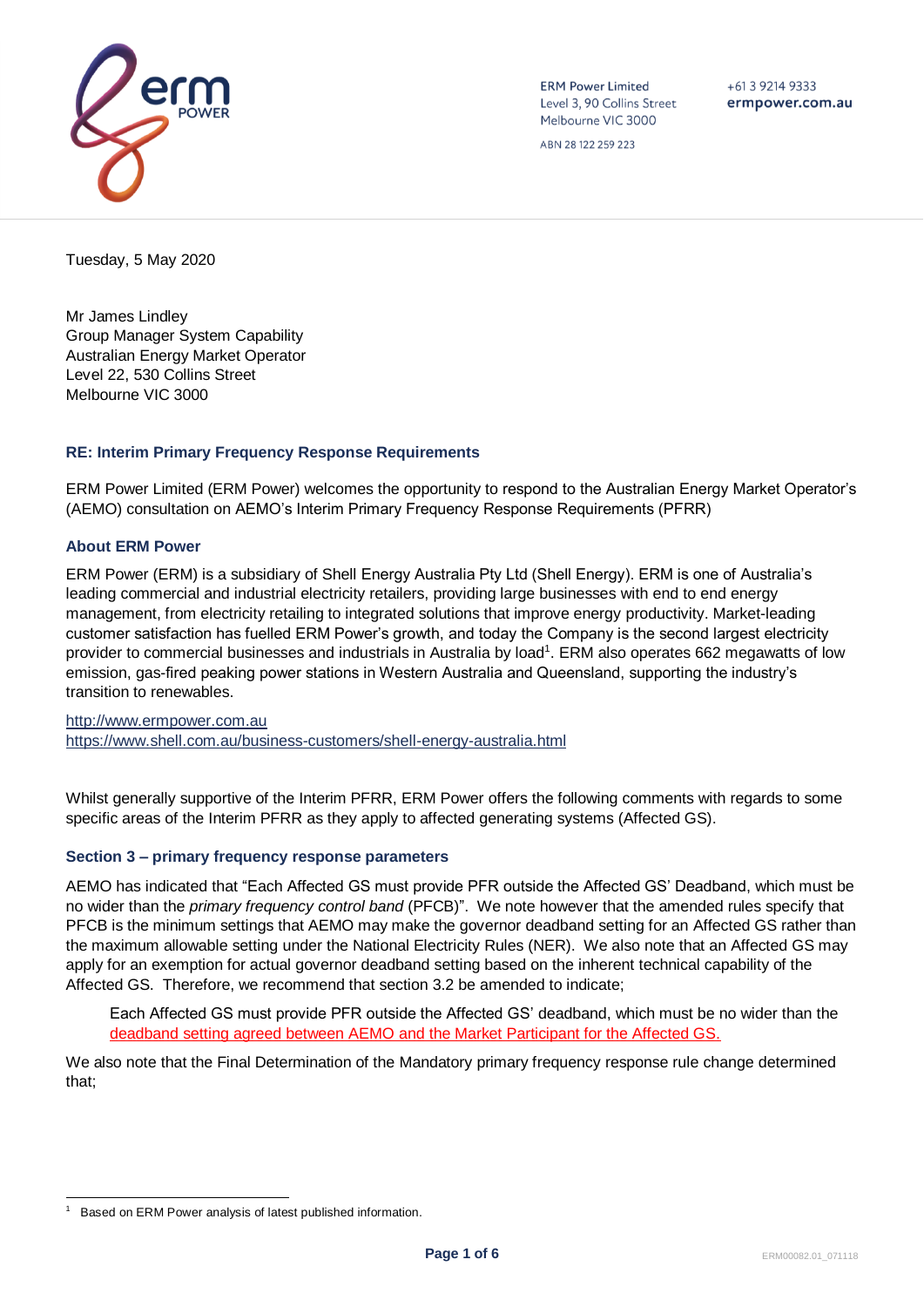

"As part of meeting the requirements of the PFRR, generators will be required to provide a frequency response to a deadband no narrower than the primary frequency control band. However, other response characteristics such as droop and response time will only be specified by AEMO as part of the requirements if practical to do so."<sup>2</sup>

As the amended rule requires AEMO to develop and publish the interim PFRR in consultation with Market participants<sup>3</sup>, it is our view that the amended rules intended that the requirements for characteristics such as droop and response time would form part of the consultation process for the development of the PFRR, as opposed to characteristics already set by AEMO prior to consultation commencing. We believe that in considering these characteristics as part of the consultation process AEMO should set out why the values proposed by AEMO for these additional characteristics are technically required to meet the PFRR with regards to operation of the power system.

ERM Power notes and supports the inclusion of cross referencing to Section 4.2 with regards to the specification of "response time". However, we recommend that AEMO consider if the response time requirement set out in Section 3 would be better defined as an additional performance requirement in Section 4. This would result in the requirements around response time being specified in one section only of the PFRR.

## **Section 4 – additional performance requirements**

With regards to section 4.2 we suggest the following amendment;

maintain operation between the Affected GS' current prevailing Maximum Operating Level and Minimum Operating Level

This will ensure that the current prevailing operating conditions, including ambient temperature, are considered when assessing this outcome.

Also, we request further clarity with regards to section 4.2 with regards to the requirements for the Affected GS to provide PFR outside the Normal Operating Frequency Band (NOFB) based on the following;

AEMO in its rule change request indicated that;

"The decline in the primary frequency response (PFR) of generating systems has resulted in this lack of effective frequency control within the normal operating frequency band,"<sup>4</sup>

Consistent with the argument of requiring mandated PFR to improve frequency within the NOFB, AEMO argued that the cost impact for the provision of mandatory PFR within the NOFB on an individual generator would be small.

"If all capable scheduled and semi-scheduled generation in the NEM were required to provide PFR in accordance with AEMO's specifications, all the objectives of this rule would be met with lowest impact on the operation of each affected Generator."<sup>5</sup>

This was further supported by the submission by AEMO of a case study detailing dispatch deviations for five generators over a 24 hour and 7-day period in the Western Australia Electricity Market (WEM).<sup>6</sup>

The Australian Energy Market Commission (the Commission), in its Final Determination to the rule change request, accepted AEMO's arguments that the provision of a widespread requirement for the provision of mandatory PFR on all registered generating units in the NEM would result in only small cost impacts on individual Affected GS.

 $2$  Page iv Final Determination - Mandatory primary frequency response rule change

 $3$  Page 51 Final Determination - Mandatory primary frequency response rule change

<sup>4</sup> Page 1, Cover letter – AEMO Mandatory primary frequency response rule change proposal

<sup>5</sup> Page 30 – AEMO Mandatory primary frequency response rule change proposal

<sup>6</sup> AEMO - WEM primary frequency response case study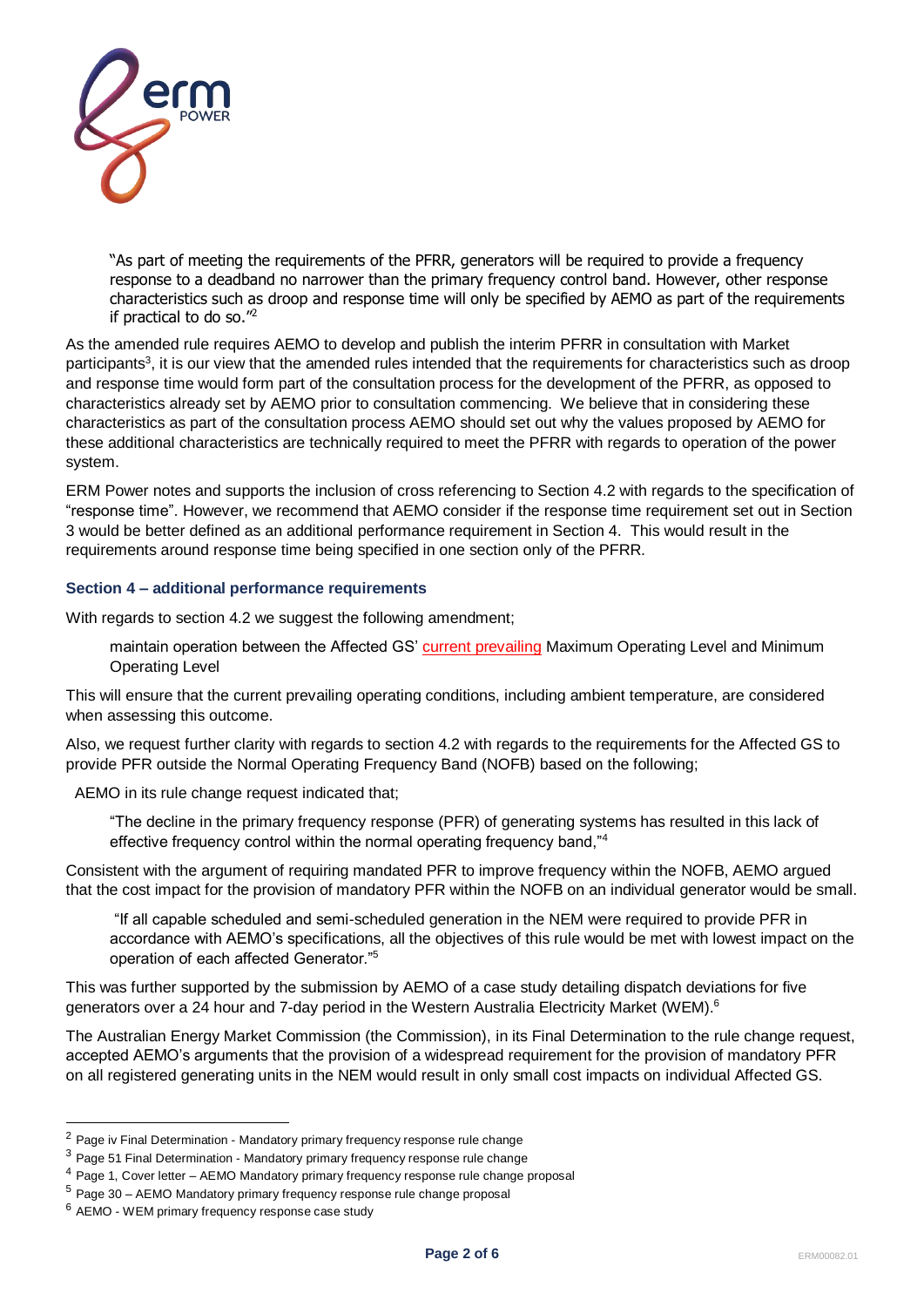

"The Commission accepts the views expressed by AEMO in its rule change request and supported by its expert advice that a mandatory requirement for primary frequency response applied to a broad cross-section of the generating fleet would mean that costs incurred by each individual generator would likely be minimised. If every scheduled and semi-scheduled generator provides primary frequency response then this will minimise the costs for each individual generator, since no one generator will bear the burden of responding — instead, this will be shared across the entire fleet."7

Further, AEMO in its rule change request acknowledge that the provision of PFR in the National Electricity Market (NEM) outside the NOFB is already provided by procurement by AEMO of contingency frequency control ancillary services (FCAS);

"Contingency FCAS when delivered from a proportional controller is a form of PFR, albeit with a very wide zone of insensitivity not seen in other comparable power systems."<sup>8</sup>

This was also acknowledged and agreed to by the Commission in the Final Determination;

"Under current arrangements, PFR is provided by fast and slow contingency FCAS services that operate outside the normal operating frequency band (NOFB). The NOFB is defined in the frequency operating standard as 49.85 Hz — 50.15 Hz. PFR may also be voluntarily provided by generator governor response and active power control within the NOFB. Providers of PFR within the NOFB are not directly paid for being frequency responsive". 9

In considering the above, it should be noted that AEMO only procures sufficient contingency FCAS response to restore power system frequency to within the NOFB, not to return power system frequency to close to 50 Hertz.

The Rules indicate in several sections the importance of FCAS procurement to the management of power system frequency.

"Ancillary services are services that are essential to the management of power system security, facilitate orderly trading in electricity and ensure that electricity supplies are of acceptable quality."<sup>10</sup>

"AEMO may give dispatch instructions in respect of scheduled generating units, semi-scheduled generating units, scheduled loads, scheduled network services and market ancillary services pursuant to rule 4.9;"<sup>11</sup>

"AEMO may at any time give an instruction (a dispatch instruction) to a Market Participant which has classified one or more of its generating units or loads as an ancillary service generating unit or an ancillary service load:

(1) stating that the relevant generating unit or load has been selected for the provision of a market ancillary service;

- (2) stating the market ancillary service concerned; and
- (3) nominating the range to be enabled."<sup>12</sup>

AEMO is also required to ensure that in meeting its requirements under 4.4.2(a) that;

 $7$  Page 19 – AEMC Final Determination Mandatory Primary Frequency Response

<sup>8</sup>Page 6 – AEMO Mandatory primary frequency response rule change proposal

<sup>&</sup>lt;sup>9</sup> Page 5 – AEMC Final Determination Mandatory Primary Frequency Response

<sup>10</sup> NER Subclause 3.11.1(a)

 $11$  NER Subclause 4.4.2(a)

<sup>12</sup> NER Subclause 4.9.3A(a)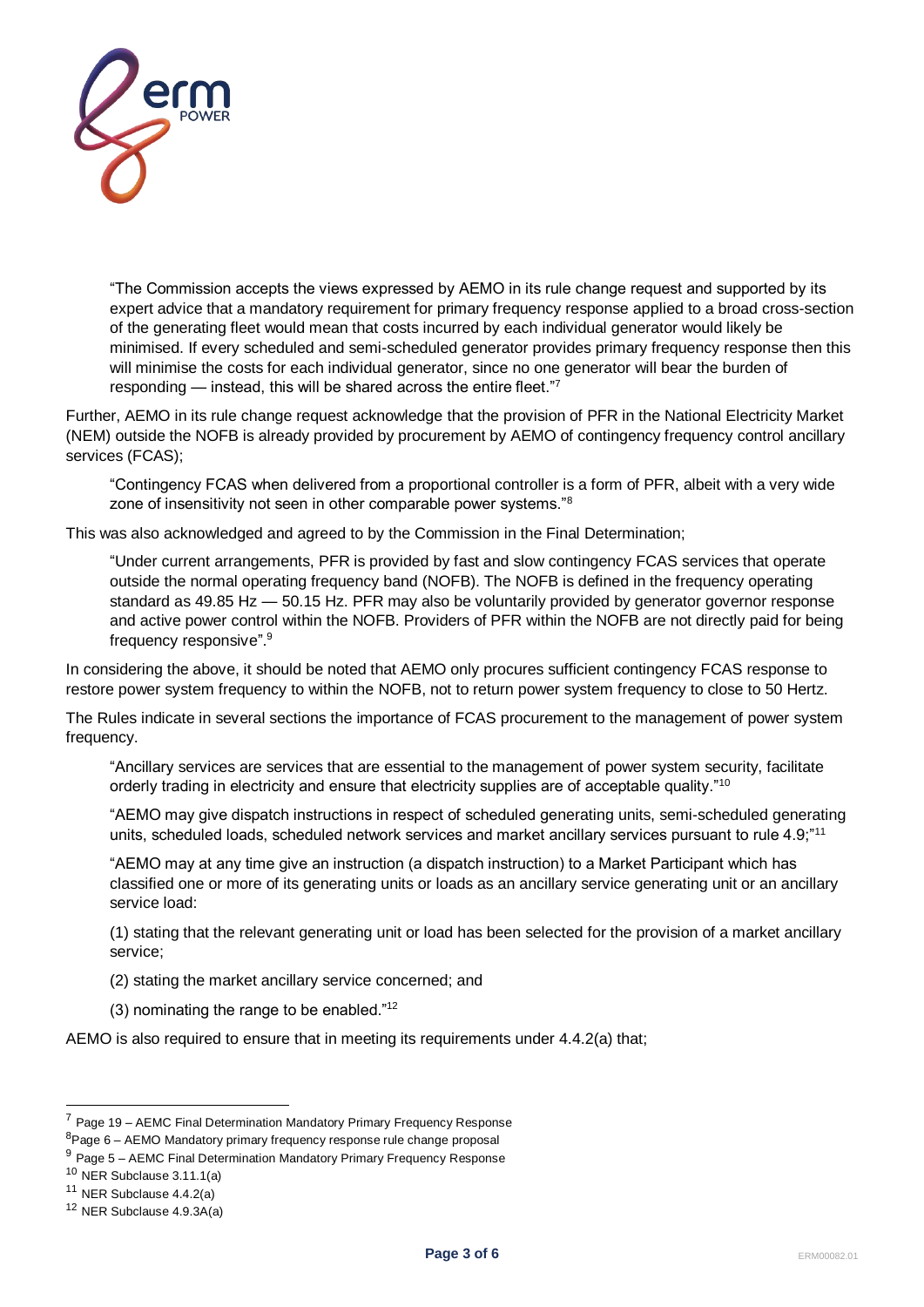

"AEMO must use reasonable endeavours to arrange to be available and allocated to regulating duty such generating plant as AEMO considers appropriate for automatic control or direction by AEMO to ensure that all normal load variations do not result in frequency deviations outside the limitations specified in clause  $4.2.2(a)$ ;"

## where 4.2.2(a) indicates that;

"the frequency at all energised busbars of the power system is within the normal operating frequency band, except for brief excursions outside the normal operating frequency band but within the normal operating frequency excursion band;"

Given that the amended rule stipulates that AEMO may not require an Affected generator to maintain stored energy, headroom or foot room, (included in the definition of headroom), to ensure the provision of mandatory PFR,

"The Commission has specified in the final rule that the PFRR cannot require generators to maintain additional headroom or stored energy for the purpose of providing primary frequency response. The Commission acknowledges that AEMO did not propose to include a requirement in the PFRR that generators maintain headroom as part of its proposed rule"<sup>13</sup>

it is unclear to ERM Power how section 4.2 may require the provision of mandatory PFR outside the NOFB given AEMO's and the Commission statements that; the provision of mandatory PFR is only expected to require small deviations from dispatch targets and incur minimal costs, and seek clarity from AEMO regarding this. From ERM Powers perspective we are concerned that the provision of mandated PFR should not be the case for large power system frequency excursions outside the NOFB and doing so place providers of mandatory PFR outside the NOFB at a commercial disadvantage to service providers paid for the provision of PFR via the contingency FCAS markets. Provision of PFR outside the NOFB would not in our view result in the minimisation of costs on these Affected GS as set out in the rule change request and Final Determination.

## **Section 5 – initiation of application**

Given the need to acquire a high level of technical assistance in determining the inherent technical capability of the generating units and also the internal engineering resource that will be required for commissioning and testing at a time when COVID-19 is resulting in reduced capability in these areas, we recommend AEMO consider an additional blanket extension of 40 business days to the timeframes set out in Table 2.

With regards to the requirement to specify a date to achieve a deadband of  $+/-$  0.015 Hz and noting our request to amend Section 3 with regards to the required deadband setting, we offer the following amendment to 5.1 (b);

nominate using the form in **Error! Reference source not found.** whether it wishes to alter the Affected GS' Deadband to  $\pm 0.015$ Hz the final deadband setting agreed between AEMO and the Market Participant for the Affected GS.in one step, or to ±0.05Hz, or another interim deadband setting agreed between AEMO and the Market Participant for the Affected GS. and then to  $\pm 0.015$ Hz the final deadband setting agreed between AEMO and the Market Participant for the Affected GS.on another date, to be coordinated by AEMO; and

### **Section 7 – exemptions and variations**

AEMO in 7.1.1 set out the basis for full or partial exemption based on the technical capability of the Affected GS. To improve clarity in this area with regards to interaction with the original equipment manufacturers technical envelope, we recommend that this subsection be amended to;

<sup>13</sup> Page21 – AEMC Final Determination Mandatory Primary Frequency Response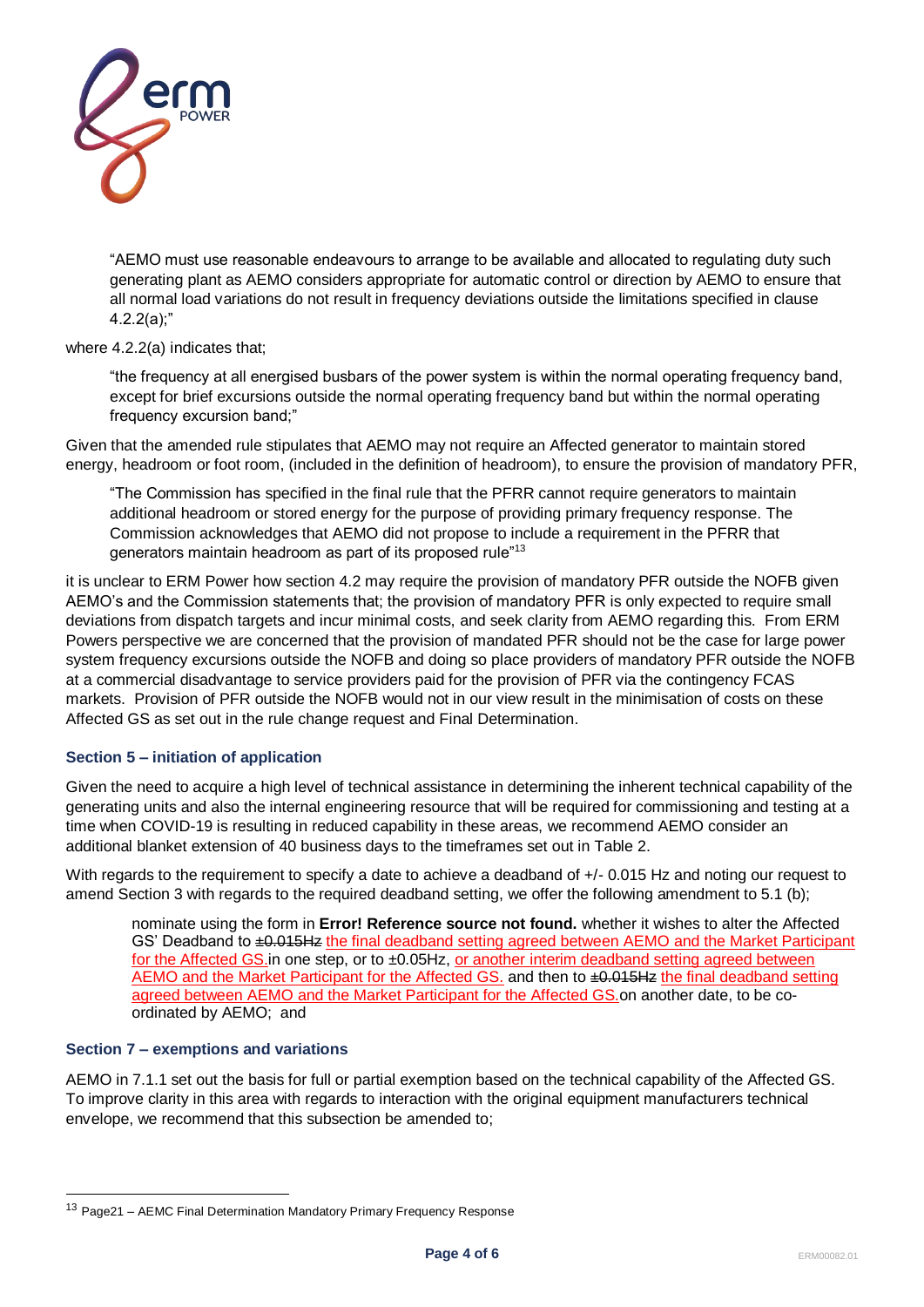

If an Affected Generator's application for exemption or variation is on the basis that an Affected GS is inherently incapable of operating in frequency response mode, or meeting some particular PFRP, the Affected Generator must demonstrate this incapability no matter what changes are made to the Affected GS by providing AEMO with copies of relevant original equipment manufacturer (OEM) specifications, extest results, or advice."

For the avoidance of doubt, AEMO acknowledge that an Affected GS cannot be required to operate outside the technical envelope approved by the original equipment manufacturer.

We believe it is critical that the final interim PFRR must not set out a requirement that would lead to the Affected GS being operated in a way that is detrimental to generating unit operations as set out by the OEM.

## **Section 8 – stability tests**

In order to eliminate the possibility of misinterpretation from the second paragraph of subsection 8.1, we recommend re-ordering of the initial words of the paragraph to make it read:

"Where material changes are only made to governor or *plant* load controller deadbands, or to the DCS, modelling and testing beyond that described in section 8.2 will not be required by AEMO until expiry of the testing cycle detailed in an Affected GS' compliance program under clause 4.15(b) of the NER.

We also note AEMO's inclusion of recorded test outcomes of "Values are to be provided to AEMO at a sample rate of no less than one sample per cycle, unless agreed by AEMO" We note that the Final Determination for the Mandatory primary frequency response rule change and final rule had both the intent and clearly stipulated that AEMO may not require either the installation of new or the modification of monitoring equipment to monitor and record the response of the relevant generating system to changes in power system frequency.

"In response to stakeholder concerns made on the draft rule, the final rule also provides that the PFRR must not require the installation or modification of monitoring equipment to monitor and record the response of the relevant generating system to changes in power system frequency for the purpose of verifying compliance with the mandatory PFR requirement. The final rule does require, including consulting with industry, AEMO to document the details of the information to be provided by Generators to verify compliance with the PFRR, including any compliance tests or audits and testing requirements for the purpose of verifying compliance through its PFRR." <sup>14</sup>

We are concerned that the inclusion of words "Values are to be provided to AEMO at a sample rate of no less than one sample per cycle, unless agreed by AEMO" in the interim PFRR seeks to circumvent this area of the final rule change and recommend that the wording be changed to;

Values are to be provided to AEMO at a sample rate agreed between AEMO and the registered Market Participant for the Affected GS based on the capability of existing monitoring equipment in accordance with the requirements of NER subclause 4.4.2A (c)."

This ensures that an agreement must be reached following consultation to the satisfaction of both AEMO and the Market Participant rather than just AEMO.

## **Section 9 – compliance**

We recommend that two additional dot points be added to section 9.1 to indicate;

• prevailing ambient temperature conditions

which is a critical consideration for gas turbines, and

<sup>&</sup>lt;sup>14</sup> Page iv Final Determination - Mandatory primary frequency response rule change